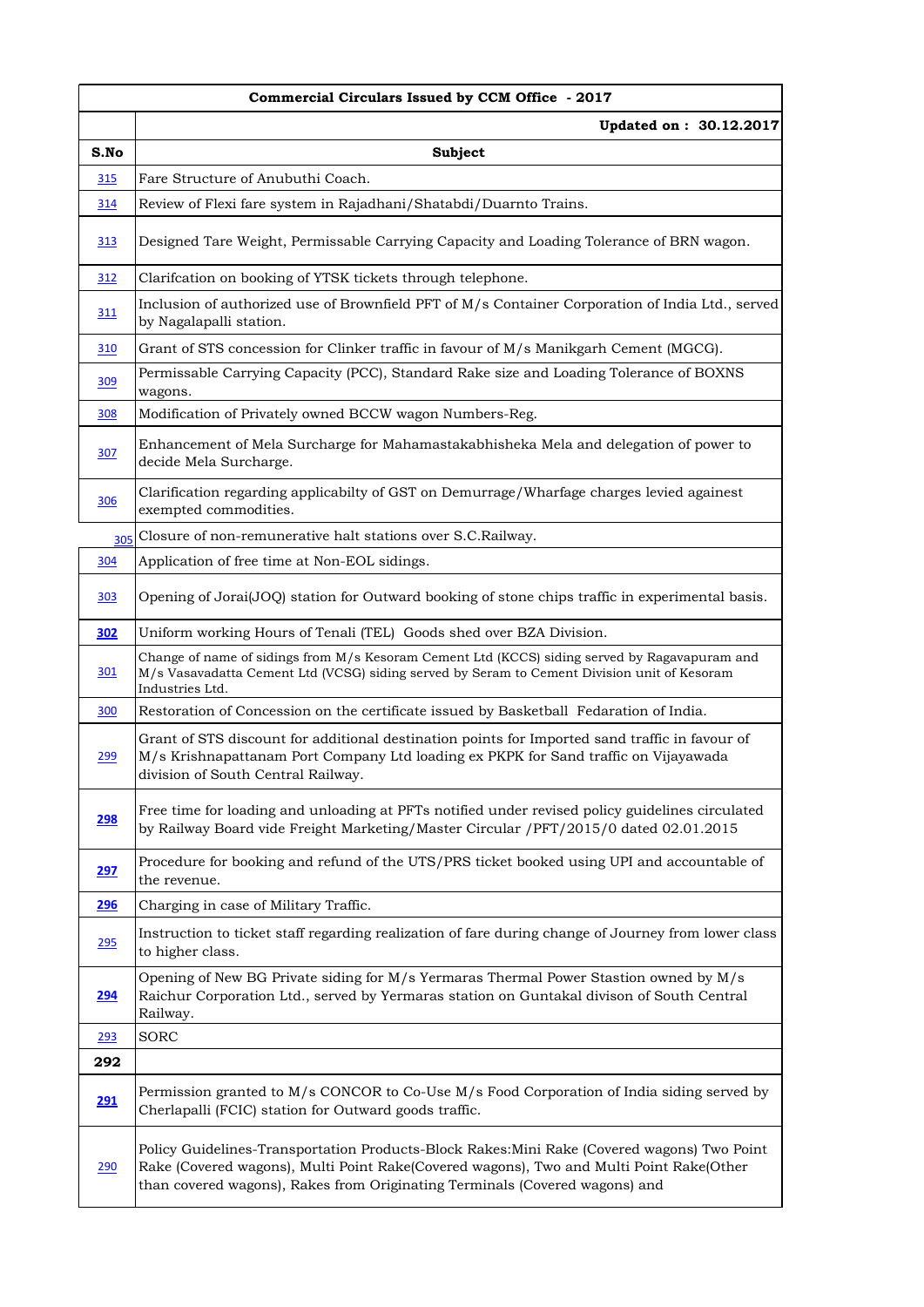| 289        | Policy Guidelines -Transportation Proudcts-Block Rake, Mini Rake (Covered wagons), Two Point<br>Rake (covered wagons), Multi Point Rake (Covered wagons), Two & Multi point rake (Other than<br>covered wagons), Rakes from Originating Terminals (Other than covered wagons). |
|------------|--------------------------------------------------------------------------------------------------------------------------------------------------------------------------------------------------------------------------------------------------------------------------------|
| 287        | Procedure for booking of Special Trains/Coaches by IRCTC on behalf of Ministery of Home<br>Affairs for movement of Paramilitary forces during Assembly elections in Himachal Pradesh in<br>November, 2017 and in other states in future.                                       |
| <u>286</u> | Two Point Combination -Orignating terminals (covered wagons) Gadwal Goods shed (GWD) and<br>Mahabubnagar Goods shed (MBNR).                                                                                                                                                    |
| 285        | Hub & Spoke Policy for movement of Container Trains- Corrigendum.                                                                                                                                                                                                              |
| 284        | Concession to Sports Persons.                                                                                                                                                                                                                                                  |
| 283        | Grant of STS concession for Cement traffic in favour of M/s Bharathi Cement Corporation Pvt.<br>Ltd., (MBCY).                                                                                                                                                                  |
| 282        | Grant of STS concession for Cliner traffic in favour of M/s Bharathi Cement Corporation Pvt<br>Ltd., (MBCY).                                                                                                                                                                   |
| 281        | Opening of Khanapur (KHNP) station on Secunderabad division for handling Inward and<br>Outward Traffic of Bagged consignment/Bulk consignment excluding POL traffic in Train loads.                                                                                            |
| 280        | Exemption from payment of Wagon Registration Fee                                                                                                                                                                                                                               |
| 279        | Container Rail Terminal (CRT), Container Class Rate(CCR) and HUB & Spoke System of<br>Charging.                                                                                                                                                                                |
| 278        | Grant of STS discount for Yellow Peas traffic in favour of M/s Agricore Commodites Pvt., Ltd.,<br>Ex KSLK-Reg.                                                                                                                                                                 |
| 277        | Notifying M/s S.V.Multi Logi-Tech Private Limited PFT for handling Goods Traffic.                                                                                                                                                                                              |
| <b>276</b> | Permissable Carrying Capacity "BFNS 22.9" Wagons (Maximum Axle Load 22.9 T).                                                                                                                                                                                                   |
| 275        | Hub & Spoke Policy for movement of Container Trains.                                                                                                                                                                                                                           |
| 274        | Modification in reservation/cancellation requisition form.                                                                                                                                                                                                                     |
| 273        | Openign of Greenfield Private Freight Terminal of M/s S.V. Multi Logi Tech Pvt Ltd., at<br>Shankarpalli served by Shankarapalli Railway station on Secunderabad Division of South<br>Central Railway for handling Iron & steel goods traffic including Bulk steel.             |
| 272        | Iclusion of authorized user of Greenfield PFT of M/s Vimala Infrastructre (India) Pvt Limited<br>served by Narasingapalli station.                                                                                                                                             |
| 271        | SORC                                                                                                                                                                                                                                                                           |
| 270        | Opening of a new line over Humnabad- Gulbarga stations of Secunderabad division of South<br>Central Railway.                                                                                                                                                                   |
| <u>269</u> | Complimentary Card Passes Issued on gallantry account to recipients of Ashok Chakra and<br>Kirti Chakra Awards.                                                                                                                                                                |
| 268        | Opening of Tambram station for handling parcel traffic-Reg.                                                                                                                                                                                                                    |
| <u>267</u> | Freight Incentive Scheme for Loading Bagged Consignment in Open and Flat wagons.                                                                                                                                                                                               |
| 266        | Hub & Spoke Policy for movement of Container Trains.                                                                                                                                                                                                                           |
| 265        | Standard Rake Composition of BTFLN.                                                                                                                                                                                                                                            |
| 264        | Inclusion of authorized user of Greenfield PFT of M/s Vimala Infrastructure (India) Pvt Ltd.,<br>served by Narasingapalli station.                                                                                                                                             |
| <u>263</u> | Running of Hazarat Nizamuddin -Bandra Terminus Special Rajadhani Express.                                                                                                                                                                                                      |
| 262        | Commercial Notification of 53 BTAP wagons (2nd of 04 rakes) with 01 Brake van procured by<br>M/s Vedantha Limited Under Liberalized Wagons Investment Scheme(LWIS) for movement of<br>Alumina.                                                                                 |
| 261        | Grant of STS discount for sand traffic on Vijayawada division of South Central Railway.                                                                                                                                                                                        |
| 260        | Revision of freight charges for transportation of all animals including Wild animals & Birds in<br>Parcel vans and Brake vans.                                                                                                                                                 |
| <b>259</b> | Carrying of Proof of Identity by Defence personal during journey by Train.                                                                                                                                                                                                     |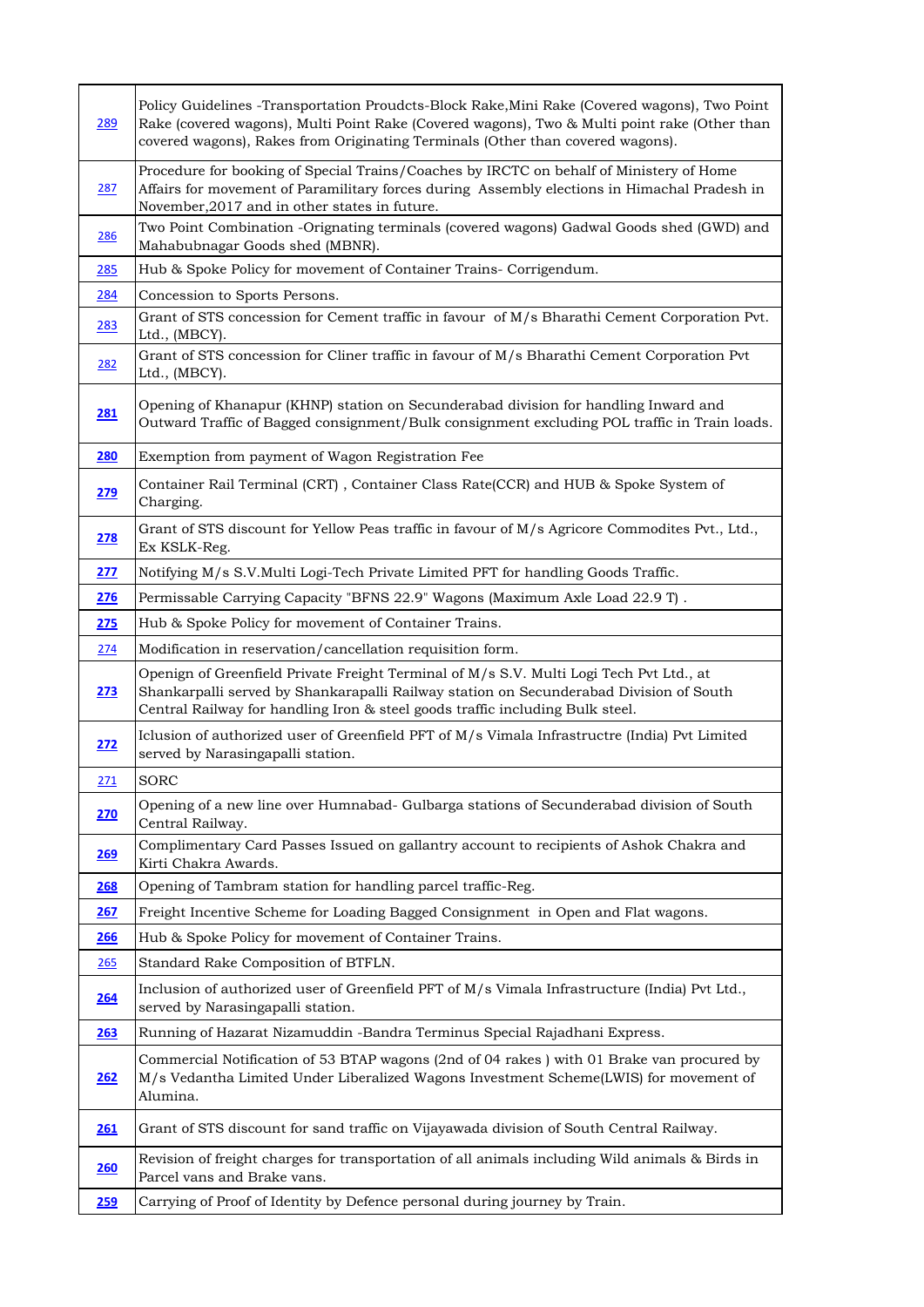| 258         | Issue of Photo ID card to Persons with disabilities (Divyangjan).                                                                                                                                                                                                              |
|-------------|--------------------------------------------------------------------------------------------------------------------------------------------------------------------------------------------------------------------------------------------------------------------------------|
| 257         | Reservation of Internet through IRCTC.                                                                                                                                                                                                                                         |
| 256         | Printing of option of catering on Reservation Requisition Form for Rajadhani/Shatabdi/Duronto<br>Trains.                                                                                                                                                                       |
| 255         | Revision of Porterage Charges at Railway station-Over South Central Railway.                                                                                                                                                                                                   |
| 254         | Levy of GST-Transporation of Goods by Rail.                                                                                                                                                                                                                                    |
| 253         | Policy Guidelines -Transportation Proudcts-Block Rake, Mini Rake (Covered wagons), Two Point<br>Rake (covered wagons), Multi Point Rake (Covered wagons), Two & Multi point rake (Other than<br>covered wagons), Rakes from Originating Terminals (Other than covered wagons). |
| 252         | Adjustment in Base Freight Rates for Short lead Goods traffic.                                                                                                                                                                                                                 |
| 251         | Incorporation of GST Clause in Parcel lease documents-Reg.                                                                                                                                                                                                                     |
| 250         | Non- applicablity of Felxi fare system for tickets booked on Privilage Ticket Order (PTO) in<br>Rajadhani, Shatabdi, Duranto, Humsafar and Suvidha trains.                                                                                                                     |
| 249         | Extension of Co-User permission to M/s Singareni Collieries Company Limited to Co-Use M/s<br>Global Coal and Mining Pvt Ltd, siding served by Asifabad Railway Station.                                                                                                        |
| 248         | Extentsion of validity period for opening / Permitting for unloading of Coal at Radhangar Good<br>shed(Alpha Code-RDR & Numerical Code-07119227).                                                                                                                              |
| <u>247</u>  | Accepting M-Aadhar as one of the prescribed proof of Identity.                                                                                                                                                                                                                 |
| 246         | Opening of Parcel Booking at Burnpur station-Reg.                                                                                                                                                                                                                              |
| 245         | Withdrawal of STS Notifications issued on South Central Railway.                                                                                                                                                                                                               |
| 244         | SORC                                                                                                                                                                                                                                                                           |
| 243         | SORC                                                                                                                                                                                                                                                                           |
| 242         | SORC                                                                                                                                                                                                                                                                           |
| 241         | Provision of sleeping accommodation in middle berth of 3-tier Sleeper Coaches -Amendment to<br>para 652 of Indian Railway Commercial Manual Volume-I                                                                                                                           |
| <b>240</b>  | Notified station for the purpose of removal goods without delay.                                                                                                                                                                                                               |
| 239         | Review of round the clock of working hours at Samalkot (SLO) Goods shed.                                                                                                                                                                                                       |
| 238         | Implemention of Goods & Services Tax (GST), on transportation of Parcel Traffic (leased or Non -<br>Leased by Rail-Reg.                                                                                                                                                        |
| 237         | Provision of modification of ticket booked on Privilege Ticket Order (PTOs) in Rajadhani,<br>Shatabdi & Duranto trains.                                                                                                                                                        |
| 236         | Running of the Life Line Express (Hospital -on Wheels) by Impact India Foundation, Mumbai -<br>Registering its extension.                                                                                                                                                      |
| 235         | Commercial Notification for movement of 53 BTAP wagons (1st of 04 rakes and O1) one Brake<br>van procured by M/s Vedantha Limited under LWIS Scheme.                                                                                                                           |
| 234         | Corrigendum to Standard Rake Size of BTPN wagons from 49 to 50 wagons Exemption of siding<br>unfit to handle 50 wagons, vide Board letter dated 23-03-17.                                                                                                                      |
| 233         | Conversion of Therban Halt into Block station                                                                                                                                                                                                                                  |
| 232         | Introduction of give up scheme for tor the concession to senior citizens and rationalization of<br>scheme of senior citizen concession.                                                                                                                                        |
| 231         | Fare strcture of Mahamana Express.                                                                                                                                                                                                                                             |
| 230         | Concession of Sports persons.                                                                                                                                                                                                                                                  |
| 229         | "50 TEU" benfit ' under Hub & Spoke system of charging.                                                                                                                                                                                                                        |
| <u>228</u>  | Grant of Permission for M/s Elite Shipping Agencies India Pvt Ltd to Co-Use Kakinada Sea Port<br>Ltd (KSLK) siding served by Kaikinada Port.                                                                                                                                   |
| <u> 227</u> | Change of name of passanger in reservation- Clarification regarding rounding off.                                                                                                                                                                                              |
| <b>226</b>  | SORC                                                                                                                                                                                                                                                                           |
| 225         | Levy of ST on charges for Verification of Journey details.                                                                                                                                                                                                                     |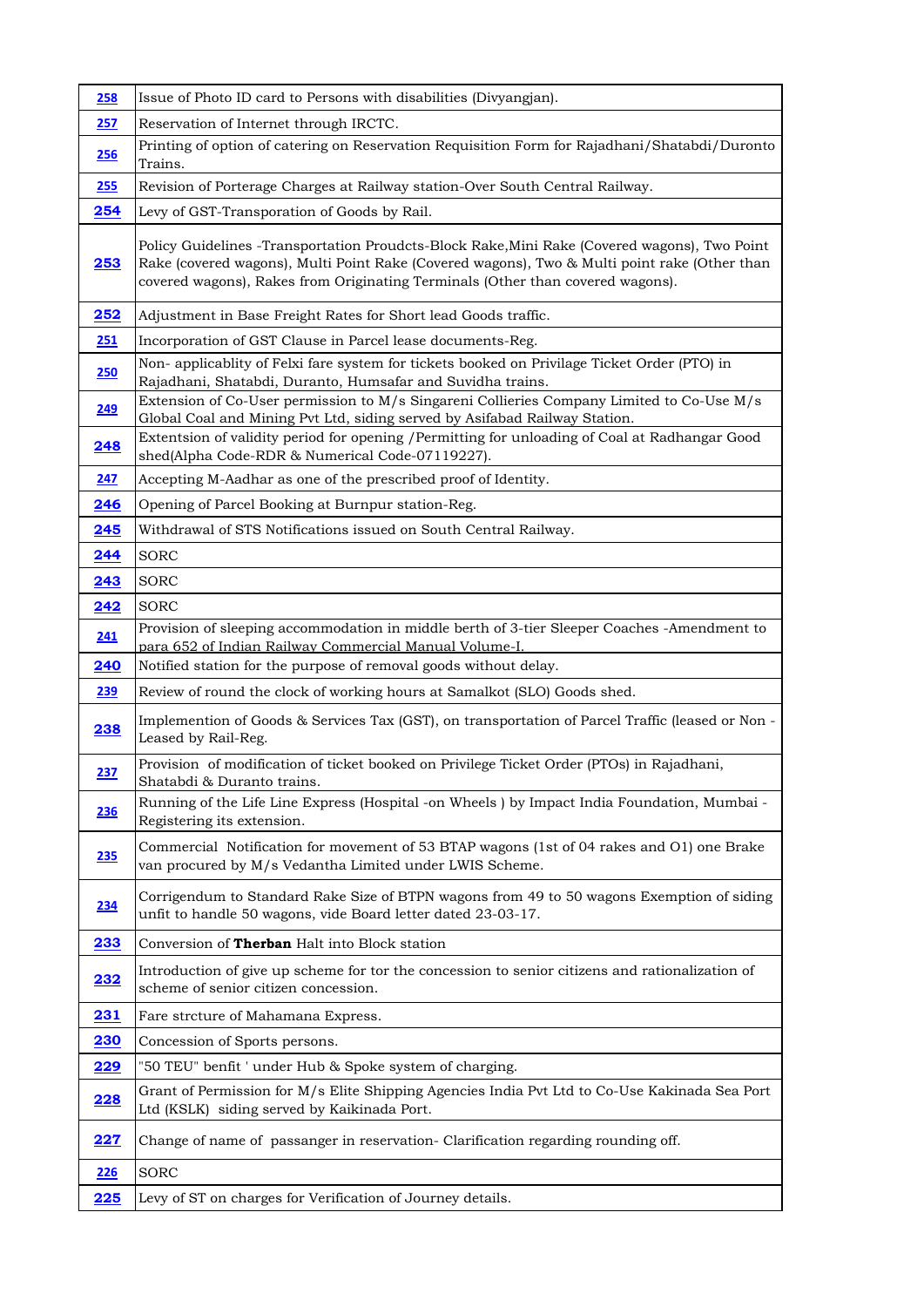| 224         | Levy of GST -Transportation of Goods by Rail.                                                                                                                                                                                      |
|-------------|------------------------------------------------------------------------------------------------------------------------------------------------------------------------------------------------------------------------------------|
| 223         | Grant of Permission for M/s AKV Logistics Pvt Ltd to Co-Use Kakinada Sea Port Ltd (KSLK)<br>siding served by Kakinada Port.                                                                                                        |
| 222         | Expansion of siding of M/s Ultra Tech Cement Ltd served by Gadchandur Railway station on<br>MAGH-GDCR section of SC division -Regarding electification.                                                                            |
| 221         | Closure of Rai Ka Bagh and Ladnun station for Inward and Outward parcel traffic-Reg.                                                                                                                                               |
| 220         | Opening of Greenfield Private Freight Terminal of M/s Multi Logi-Tech Pvt Ltd., at Shankarpalli<br>served by Shankarpalli Railway station on Secunderabad division of South Central Railway for<br>handling Outward goods traffic. |
| <u>219</u>  | Container Rail Terminal(CRT), Container Class Rate (CCR) and Hub & Spoke System of<br>Charging.                                                                                                                                    |
| 218         | Adjustment in Base Freight Rates-Rationalization of Coal & Coke tariff structure.                                                                                                                                                  |
| 217         | Levy of Goods and Service Tax (GST) on charge for issuing Rates Quoation / Certificate.                                                                                                                                            |
| 216         | Inclusion of Authorized users of Greenfield PFT of M/s Vimala Infrastructure (India) Pvt ltd.,<br>served by Narasingaplli station.                                                                                                 |
| 215         | Extension of Rationalisation Scheme General Order No.01/2014 -Amendment No.11.                                                                                                                                                     |
| 214         | Grant of Permission for M/s Chettinad Logistics Pvt Ltd to Co_use M/s Kakinada Sea Port Ltd<br>(KSLK) siding served by Kakinada Port.                                                                                              |
| 213         | Grouping of Goods sheds/stations for Levy of Wharfage charge.                                                                                                                                                                      |
| 212         | Introduction of Give up scheme for senior citizens availaing concession in Passenger Fare.                                                                                                                                         |
| 211         | Exemption from payment of Wagon Demand Registration Fee.                                                                                                                                                                           |
| <b>210</b>  | Opening of Mattampalle (MTMP) -Janpahad (JNPD) section of Jaggayyapapeta Town (JPTN) -<br>Mellacheruvu (MACU)-Janpahad (JNPD) New Line project over Secunderabad Division.                                                         |
| <b>209</b>  | Validation of Duty/Privilege/ Post Retirment Complimentry Passes (PRCP) in Hamsafar Express<br>trains, Gatimaan express trains and all other Special trains including Suvidha Express, Special<br>Trains on special charges etc.   |
| 208         | Booking of reserved tikckets by Forgien Tourist Online.                                                                                                                                                                            |
| 207         | Earmarking of reservation quota for persons with disablities in 3AC classes.                                                                                                                                                       |
| 206         | Halage Charges for runningof Double Stack Dwarf Conrainers.                                                                                                                                                                        |
| 205         | Charagable Distances of New BG line between Guntakal west and Nancherla stations at<br>Guntakal Jn station.                                                                                                                        |
| 204         | Change of siding name M/s Jaypee Balaji Cement siding served by Revoor Ramapuram to M/s<br>Ultra Tech Cement Limited, unit : Balaji Cement works.                                                                                  |
| 203         | Chargable Distance over Motumari-Jaggayyapeta Town -Mellacheruvu-Janpahad stations of<br>MTMI-JNPD section of Secunderabad Division of South Central Railway.                                                                      |
| 202         | Clousre of Madan Mahal (MML) station for hard parcel traffic-Reg.                                                                                                                                                                  |
| 201         | Adjustment in Base Freight Rates-Rationalization of Coal & Coke tariff structure.                                                                                                                                                  |
| 200         | Inclusion of authorized users of Greenfiled PFT of M/s Vimala Infrastructre (India) Pvt. Ltd.,<br>served by Narasingapalli station.                                                                                                |
| <u>199</u>  | Classification of Purified Terephthalic Acid (PTA) in powder form.                                                                                                                                                                 |
| <u> 198</u> | Hub & Spoke Policy for movement of Container Trains.                                                                                                                                                                               |
| 197         | Extension of Rationalisation Scheme General Order No. 01/2014.                                                                                                                                                                     |
| <u> 196</u> | Applicablity of Goods and Service Tax (GST) on Tea / Coffee, Breakfast and Standard Meals.                                                                                                                                         |
| <u>195</u>  | Adjustment in Base Freight Rates for Short lead Goods traffic.                                                                                                                                                                     |
| 194         | Applicablity of Goods and Service Tax (GST) on Catering Services.                                                                                                                                                                  |
| <u> 193</u> | Levy of Goods and Service Tax (GST) on Transportation of Goods by Rail.                                                                                                                                                            |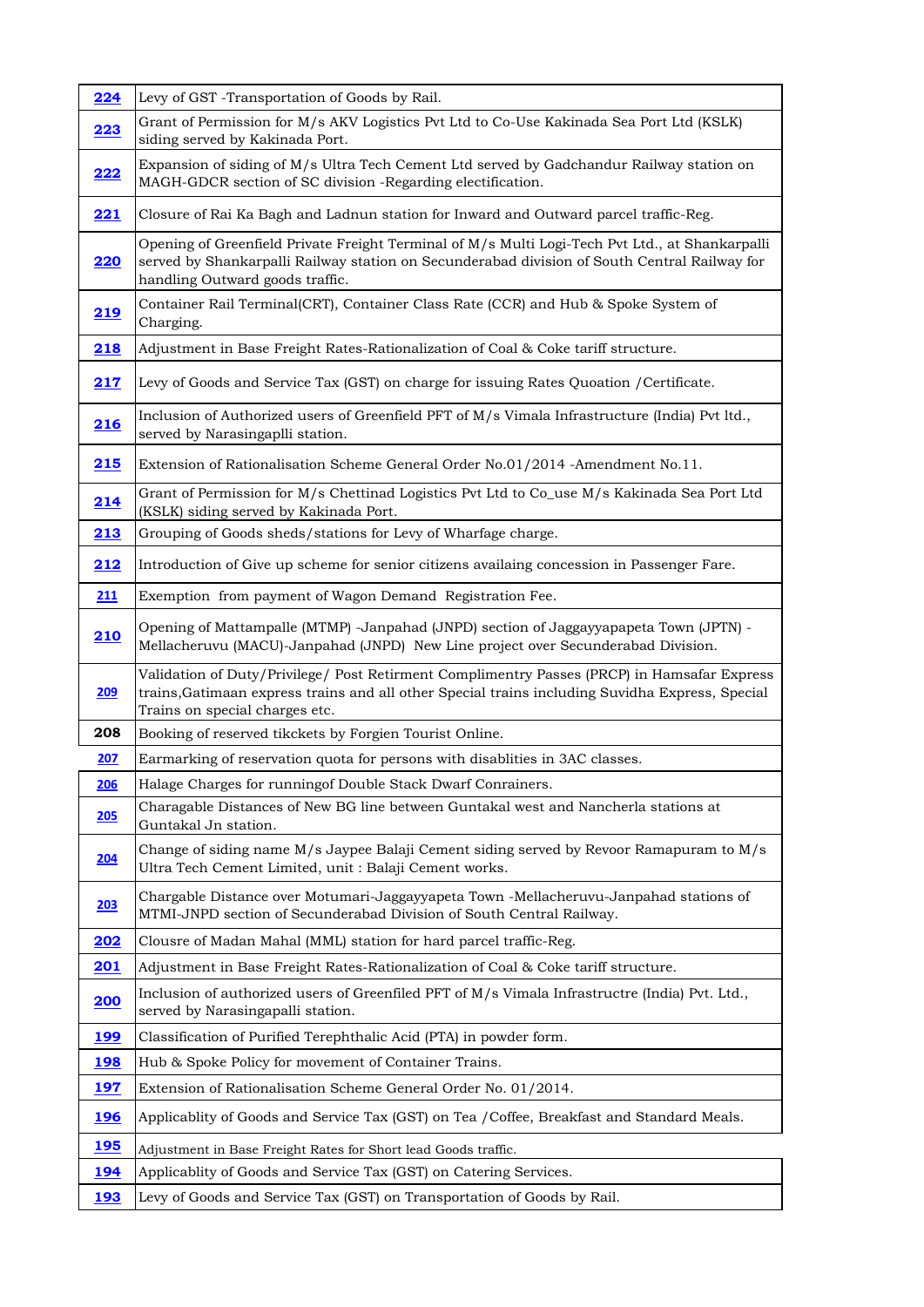| <u> 192</u> | Implementation of Goods & Services Tax (GST) on transportation of Parcel Traffic (leased or non-<br>leased) by Rail.                                                                                                           |
|-------------|--------------------------------------------------------------------------------------------------------------------------------------------------------------------------------------------------------------------------------|
| <u> 191</u> | Implementation of Goods & Services Tax (GST) on transportation of Passenger by Rail.                                                                                                                                           |
| <u>190</u>  | Permission granted to M/s UltraTech Cement Ltd to Co_use M/s Jaypee Balaji Cements siding<br>served by Revoor Ramapuram(MJCR) station for Outward & Inward goods traffic.                                                      |
| 189         | cancelled                                                                                                                                                                                                                      |
| 188         | Amendment in the para 2406 (b) of Chapter XXIV of IRCM Volume-II.                                                                                                                                                              |
| <u>187</u>  | Opening of Imampuram (BG) New Passanger Halt KM.251/7-251/2 between Venkatampalle and<br>Khaderpet Railway station on Guntakal-Kalluru section of Guntakal Division.                                                           |
| <u>186</u>  | Commercial Notification of 53 BTAP wagons(1st of 03 rakes) and 01 Brake Van procured by M/s<br>Bharat Aluminium Company Limited (BALCO) under Liberalized Wagon Investment<br>Scheme(LWIS).                                    |
| 185         | Opening of Greenfield Private Freight Terminal in favour of M/s Lakshmi Venkateshweara Infra<br>Logistics Pvt Ltd., served by Kaukuntla Railway station on SC -DHNE section of Hyderabad<br>Division on South Central Railway. |
| 184         | Container Class rate (CCR) and Hub & Spoke system of charging.                                                                                                                                                                 |
| <b>183</b>  | Revision of Duty list of train conductors in 1AC, 2AC, 3AC and 1 Class.                                                                                                                                                        |
| 182         | Revision of siding charges with effect from 01-07-2017 on South Central Railway.                                                                                                                                               |
| 181         | Cancelled                                                                                                                                                                                                                      |
| <b>180</b>  | Charagble Distances over Cuddapah-Pendlimari stations, part of Cuddapah-Bangalore New BG<br>Line of Guntakal Division of South Central Railway.                                                                                |
| 179         | Accepting e-Aadhar as one of the prescribed proofs of Identity.                                                                                                                                                                |
| 178         | Opening of new BG line between Cuddapah-Pendlimarri stations part of Cuddapah-Bangalore new BG<br>line of Guntakal division of SCR.                                                                                            |
| <b>177</b>  | Commercial Notification for ARF Military siding served by Daulatabad Railway station on<br>Nanded Division of South Central Railway.                                                                                           |
| 176         | Allotment of Alphabetical and Numerical codes for the stations on Kadapa-Bangalore new BG of<br>Guntakal Division.                                                                                                             |
| 175         | Cancelled                                                                                                                                                                                                                      |
| <u>174</u>  | Provision of Bulk booking in Rajadhani, Shatabdi, Duronto and Humsafar trains.                                                                                                                                                 |
| 173         | Payment of Freight charges through Debit/ Credit cards using Point of Scale (POS) Machines.                                                                                                                                    |
| <b>172</b>  | Fare structure of Tejas Express.                                                                                                                                                                                               |
| 171         | SORC                                                                                                                                                                                                                           |
| <b>170</b>  | Hub & Spoke Policy for movement of Container Trains.                                                                                                                                                                           |
| <u> 169</u> | Procedure for handling of persons who are under 18 years of age.                                                                                                                                                               |
| <b>168</b>  | SORC                                                                                                                                                                                                                           |
| <u> 167</u> | Revision of Porterage Charges at Railway station-Over South Central Railway.                                                                                                                                                   |
| <u>166</u>  | Opening of Veldurthi(VDI) station for handling Inward Coal traffic in train loads.                                                                                                                                             |
| 165         | Rates for Automobile Traffic carried on NMG/BCCNR and BCACM wagons.                                                                                                                                                            |
| <b>164</b>  | Opening of Betul station for Parcel Traffic.                                                                                                                                                                                   |
| 163         | Rationalisation of rates structure of Parcel and Luggage.                                                                                                                                                                      |
| <b>162</b>  | Declaration of Udupi(UD) and Karwar(KAWR) Good shed as " Combination of Two Point<br>Destination Terminals".                                                                                                                   |
| <u> 161</u> | Exemption from payment of wagon Registration Fee.                                                                                                                                                                              |
| <u>160</u>  | All India Engine Hour Cost (AIEHC) for recovery of siding and shunting charges.                                                                                                                                                |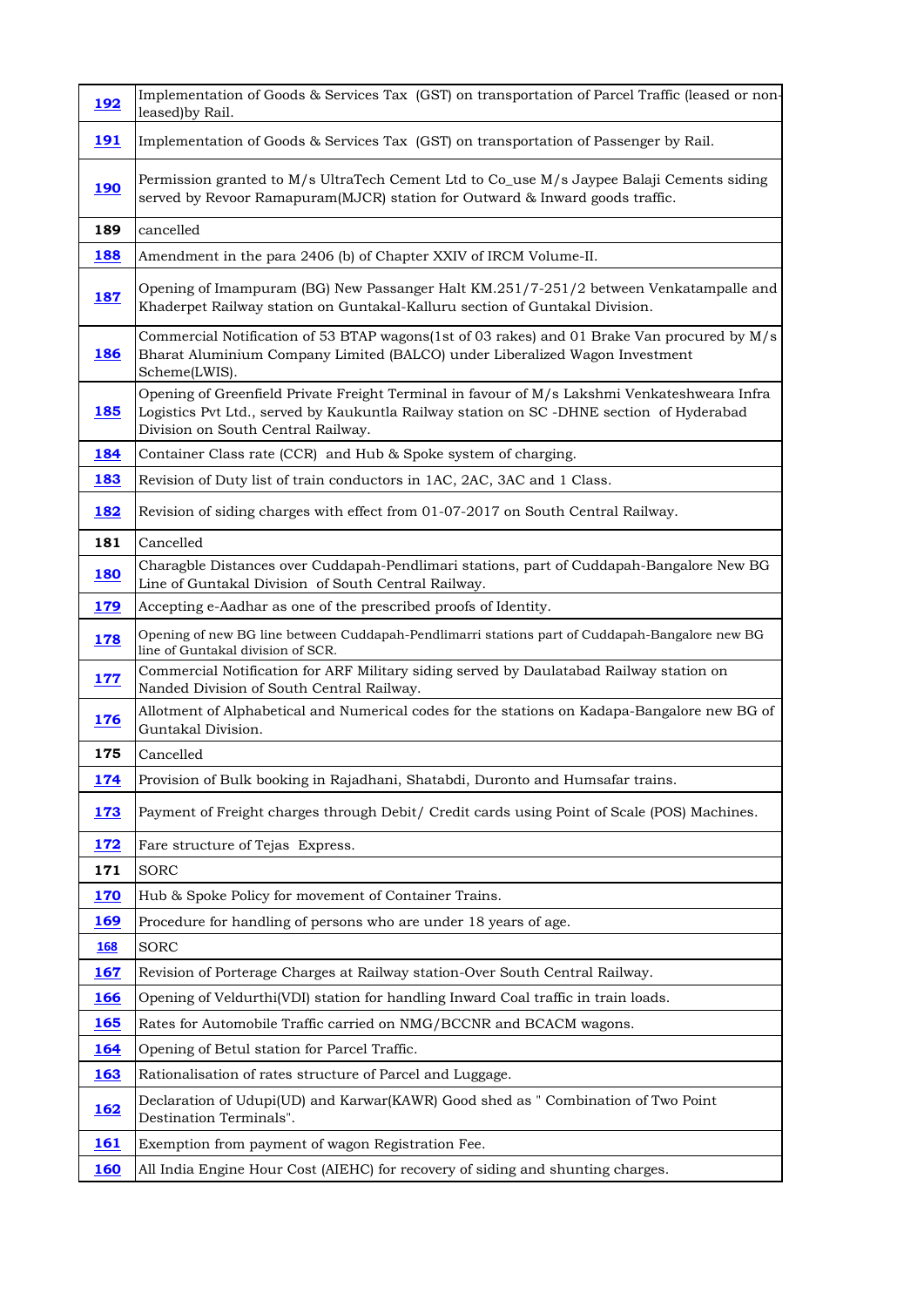| <u>159</u>  | Opening of Brown field PFT of M/s International Cargo Terminal and Rail Infrastructre Pvt Ltd.,<br>at Bhodwal Majri station on Delhi-Ambala section over Delhi Division.                          |
|-------------|---------------------------------------------------------------------------------------------------------------------------------------------------------------------------------------------------|
| 158         | Opening of Greenfiled Private Freight Terminal in favour of M/s Multi Logi Tech Ltd., at<br>ShankarpalliRailway station on Secunderabad division of South Central Railway for Outward<br>traffic. |
| 157         | Rationlisation Scheme General Order No. 01/2014-Amendment No.10.                                                                                                                                  |
| <u>156</u>  | Opening of Sadashivapet Road (SSPD) station for handling both Inward and Outward goods<br>traffic in Train loads & wagon loads.                                                                   |
| <u> 155</u> | Extensioon of Co-Use permission to M/s Integral trading & Logistics to Co-Use M/s Kakinada<br>Sea Port Limited siding served by Kakinada(KSLK).                                                   |
| 154         | No berth option for child passanger & Minimum distance for charge in such cases.                                                                                                                  |
| <b>153</b>  | Permission for unloading of laterite and Bauxite rakes at MCNP/NPHR.                                                                                                                              |
| 152         | Provision of travel Concession to Patients-when traveling in Jan Shatabdi Express trains.                                                                                                         |
| <b>151</b>  | Movement of Restricted Commoditites in Import Containers in seal cut Containers.                                                                                                                  |
| <b>150</b>  | Grant of STS discount for Cement traffic in favour of M/s Orient Cement served (OCIM) by<br>Mandamari, SC Division.                                                                               |
| 149         | Freight Incentive Scheme for loading Bagged Consignment in Open and Flat wagons.                                                                                                                  |
| 148         | Notification for upgradation of train No.22414 Ex.HNZM to MAO under scale-R.                                                                                                                      |
| <u>147</u>  | Haulage charges recoverable for movement of Milk traffic in Raiwlay Milk Tankers(RMT) owned<br>by private parties.                                                                                |
| 146         | Opening of Nidiguntapalem (NGPM) station for handling Outward Edible Oil traffic.                                                                                                                 |
| 145         | Grant of STS discount for Cement traffic in favour of M/s My Home Industries Private Limited<br>served by MMHR BZA division.                                                                      |
| 144         | Grant of STS discount for Cement traffic in favour of M/s India Cement Limited (ICLV) served by<br>Vishnupuram.                                                                                   |
| <u>143</u>  | Additional Loading points for the LWIS scheme in favour of M/s Ultra Tech Cements Ltd.                                                                                                            |
| 142         | Grant of STS discount for Clinker traffic in favour of M/s Orient Cement (OCIM) served by<br>Mandamari station SC Division.                                                                       |
| 141         | Grant of STS discount for Clinker traffic in favour of M/s India Cement Ltd(ICLV) served by<br>Vishnupuram station GNT Division.                                                                  |
| 140         | Uniform working hours and business hours for Railway Goods sheds/sidings.                                                                                                                         |
| 139         | Notification of Inter Distance in kilometre between Jiribam(JRBM) - Vanfaichungpao(VNGP) (BG)<br>section under Lumding division.                                                                  |
| 138         | Issue of multiple RRs for a single Container train.                                                                                                                                               |
| 137         | Operation of Merry-Go-round (MGR) system from GXSG siding of M/s Tge Singareni Collieries<br>Co. Ltd., to Track Hopper of M/s NTPC Limited , Ramagundam.                                          |
| 136         | Permissble Carrying Capacity of "BFNS 22.9" Wagons (Maximum Axle Load 22.9 T).                                                                                                                    |
| <b>135</b>  | Additional Loading points for the LWIS rake procured under LWIS scheme in favour of M/s<br>Ultra Tech Cements Ltd.                                                                                |
| 134         | Inclusion of authorized user of Greenfield PFT of M/s Vimala Infrastucture (Inida) Pvt. Ltd.,<br>served by Narasingapalli station.                                                                |
| <b>133</b>  | Haulage charges for postal traffic.                                                                                                                                                               |
| 132         | Container Class Rate(CCR) and Hub & Spoke System of Charging.                                                                                                                                     |
| <u>131</u>  | Container Rail Terminal (CRT), Container Class Rate(CCR) and HUB & Spoke System of<br>Charging.                                                                                                   |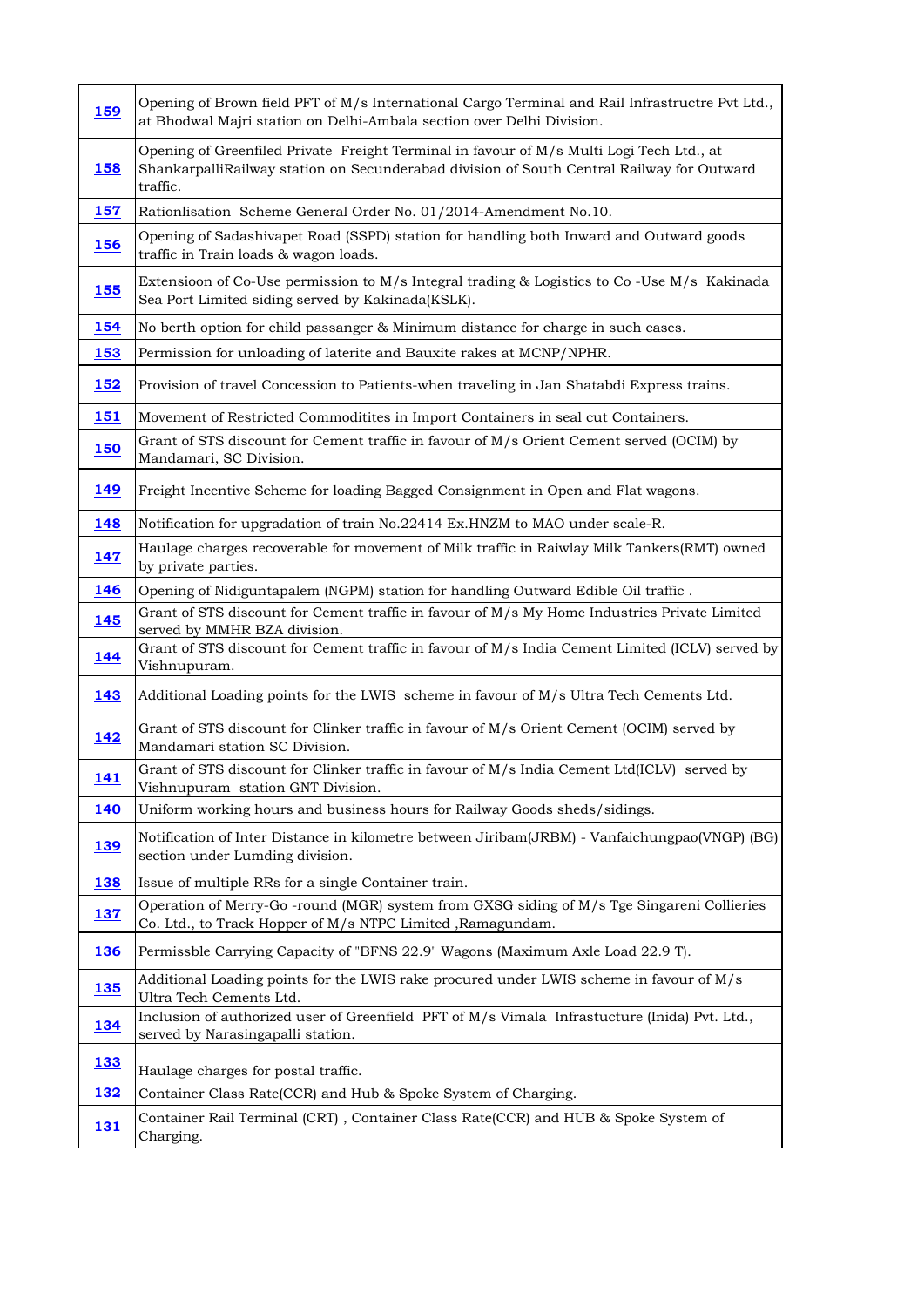| 130         | Permission for Co-Use facility to M/s Ultra Tech Cement Limited (Unit: Rajashree Cement<br>works) siding served by Malkhaid Roads Railway station to use M/s National Thermal Power<br>Coroporation Limited (NTPC) siding served by Ramagundam Railway station of Secunderabad<br>Division. |
|-------------|---------------------------------------------------------------------------------------------------------------------------------------------------------------------------------------------------------------------------------------------------------------------------------------------|
| 129         | Permission for handling Inward traffic of Laterite and Bauxite atM/s Manikgarh Cement siding<br>served by Gadchandur station (MGCG) on Secunderabd Division of South Central Railway.                                                                                                       |
| <u>128</u>  | Working Hours for POL Un-Loading siding and stations.                                                                                                                                                                                                                                       |
| 127         | Movement of Restricted Commodities (Hydrated Lime) Import Containers.                                                                                                                                                                                                                       |
| 126         | Adjustment in Base Freight Rates -Classification of Commodities.                                                                                                                                                                                                                            |
| 125         | Revision of Rates of Mela Surcharge.                                                                                                                                                                                                                                                        |
| 124         | Adjustment in Base Freight Rates for Short lead Goods traffic.                                                                                                                                                                                                                              |
| <b>123</b>  | Intimation regarding demise of 07 Ex. Members/Sitting Members of Parliament<br>(Lok<br>Sabha).                                                                                                                                                                                              |
| <u>122</u>  | Intimation regarding issue of Identity cards to Members/Spouse of Sixteenth Lok Sabha.                                                                                                                                                                                                      |
| 121         | HOR facility to the Chairperson, Debts Recovery Appellate tribunal, Kolkatta.                                                                                                                                                                                                               |
| 120         | HOR facility to the State Election Commissioner, Maharastra.                                                                                                                                                                                                                                |
| <b>119</b>  | Working hours for POL unloading sidings and stations.                                                                                                                                                                                                                                       |
| <u> 118</u> | Container Rail Terminal(CRT), Container Class Rate (CCR), and Hub and Spoke system of<br>charging.                                                                                                                                                                                          |
| 117         | Liberalized Automatic Freight Rebate Scheme for Traffic loaded in Traditional Empty Flow<br>Directions(TEFD).                                                                                                                                                                               |
| <u> 116</u> | Permission to M/s Vasavadatta Cement siding served by Seram railway station to Co-Use M/s<br>National Thermal Power Corporation Limited (NTPC) siding served by Ramagundam station on<br>Secunderabad Divison of South Central Railway.                                                     |
| <b>115</b>  | Congestion Surcharges on Goods Traffic originating from Ports.                                                                                                                                                                                                                              |
| <b>114</b>  | Revision of fright charges for transportation of all animals including Wild animals & Birds in<br>Parcel Vans and Brake Vans.                                                                                                                                                               |
| 113         | Grant of STS discount for Clinker traffic in favour of M/s UltraTech Cements Ltd (UTCM) siding<br>served by Malkhaid Road SC Division.                                                                                                                                                      |
| 112         | <b>SORC</b>                                                                                                                                                                                                                                                                                 |
| 111         | Revision of Rates of Misellaneous charges.                                                                                                                                                                                                                                                  |
| <u> 110</u> | Opening of a new BG Private siding for M/s Penna Cement Industries Limited(MPCT) served by<br>Tandur Railway station on Secunderabad Divison of South Central Railway.                                                                                                                      |
| <u> 109</u> | Permissable Carrying Capacity of BFK and BFKHN wagons for movement of Container Traffic.                                                                                                                                                                                                    |
| <u>108</u>  | Classification of Iron Ore.                                                                                                                                                                                                                                                                 |
| <u>107</u>  | Opening of new line over Mortad -Nizamabad stations of PDPL-NZB section of secunderabad<br>Division of South Central Raiwlay.                                                                                                                                                               |
| <u>106</u>  | Charagble Distances over Peddapalli-Lingampet Jagityal-Mortad station of PDPL-MRTD section<br>of Secunderabad Division of South Central Railway.                                                                                                                                            |
| <u>105</u>  | Extension of Co-User to M/s Singareni Collieries Company Limited to Co-Use M/s Global Coal<br>and Mining Pvt Ltd., siding served by Asifabad Railway station.                                                                                                                               |
| <u>104</u>  | Grant of STS discount for Gypsum traffic in favour of M/s Kay Kay Trading Co. KSLK.                                                                                                                                                                                                         |
| <u> 103</u> | Grant of STS discount for Cement traffic in favour of M/s Manikgarh Cement (MGCG) siding<br>served by Gadchandur/SC Division.                                                                                                                                                               |
| <u> 102</u> | Induction of 6th (Rake no-6) under Liberalised Wagon Investment Scheme-M/s Vedanta<br>Limited.                                                                                                                                                                                              |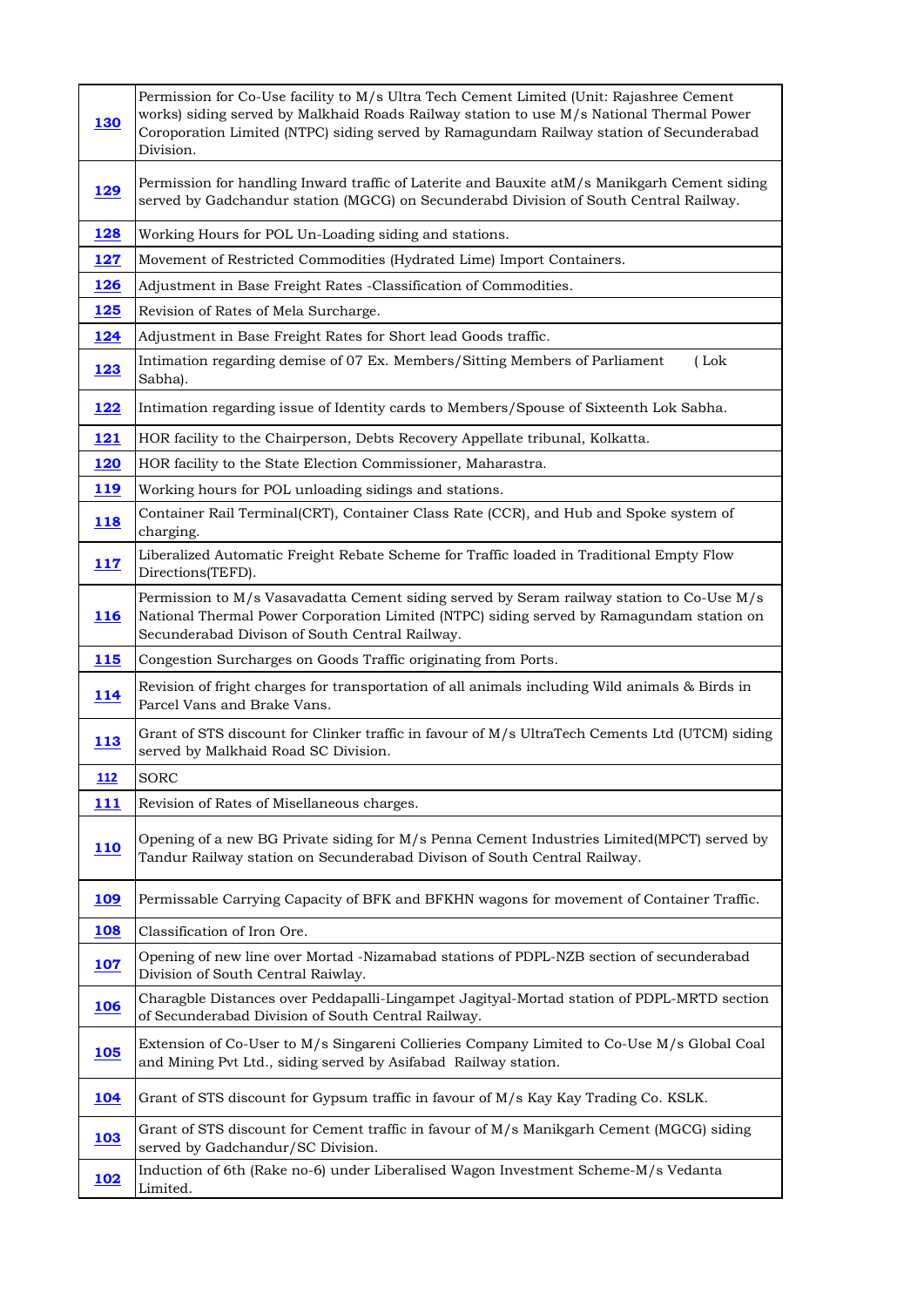| <b>101</b>      | Booking of HSD Oil meant for Railways on "To- Pay" basis.                                                                                                                                    |
|-----------------|----------------------------------------------------------------------------------------------------------------------------------------------------------------------------------------------|
| <b>100</b>      | Opening of new BG line between Devarkadra and Jaklair station on Hyderabad division of South<br>Central Railway.                                                                             |
| 99              | Opening of new line and Charagble distances over Devakadra-Jaklair stations of Hyderabad<br>Division of South Central Railway.                                                               |
| 98              | Opening of Greenfield Privae Terminal in favour of M/s Vimala Infrastrcture (India) Pvt Ltd.,<br>served by Narasingapalli Railway station on Vijaywada Division - on through distance basis. |
| 97              | Nameing of a new station on Krishna-Devarkadra section new BG line of Hyderabad Division.                                                                                                    |
| 96              | Good Shed Working Hours at Falaknuma (FM) station.                                                                                                                                           |
| 95              | Grant of STS discount for Bagged Cement traffic in favour of M/s Ultra Tech Cement Ltd (UCLG)<br>siding served by Gadchandur/SC Division.                                                    |
| 94              | Grant of STS discount for Bagged Cement traffic in favour of M/s Ultra Cements Ltd (UTCM)<br>siding served by Malkhaid Road/ SC Division.                                                    |
| 93              | Grant of STS discount for Bagged Cement traffic in favour of M/s Ambuja Cements Ltd (MCNP)<br>siding served by New Pandarpavani/Sc Division.                                                 |
| 92              | Grant of STS discount for Cement traffic in favour of M/s Bharathi Cement Coprporation Private<br>Ltd (MBCY) siding served by Yerraguntal/GTL Division.                                      |
| 91              | Grant of STS discount for Clinker traffic in favour of M/s Bharathi Cement Coprporation Private<br>Ltd (MBCY) siding served by Yerraguntal/GTL Division.                                     |
| 90              | Grant of STS discount for Clinker traffic in favour of M/s Ultra Tech Cement Ltd (UCLG) siding<br>served by Gadchandur / SC Division.                                                        |
| <u>89</u>       | Grant of STS discount for Clinker traffic in favour of M/s Manikgarh Cement (MGCG) siding<br>served by Gadchandur/Sc Division.                                                               |
| <u>88</u>       | Permission to Unload Laterite rakes at M/s Orient Cement Limited., siding served by<br>Mandamari station(OCIM) on Secunderabad Division of South Central Railway.                            |
| 87              | Revision of Charges Payable to tuticorin Port trust Railway.                                                                                                                                 |
| 86              | Revision of Rates on Mumbai Port Trust Railway.                                                                                                                                              |
| 85              | Revision of Haulage Charges Payable to Port trusts.                                                                                                                                          |
| 84              | Working instruction in regard to penalties to be imposed on errant catering licencees.                                                                                                       |
| 83              | Procedure regarding accounting of revenue of PRS and UTS tickets/Parcel/Goods for which<br>payment has been made through POS.                                                                |
| 82              | Opening of Greenfield Privae Terminal in favour of M/s Vimala Infrastrcture (India) Pvt Ltd.,<br>served by Narasingapalli Railway station on Vijaywada Division.                             |
| 81              | Operation of Containers trains by Private Containers Operator(PCO) in Railway Owned<br>terminals.                                                                                            |
| 80              | Policy Guidelines -Transportation Proudcts-Block Rake, Mini Rake, Two Point Combinations etc.                                                                                                |
| <u>79</u>       | Running of freight trains on CC+8 routes.                                                                                                                                                    |
| 78              | Adjustment in Base Freight Rates -Classification of Commodities.                                                                                                                             |
| 77              | Movement of Restricted Commodities in Import Containers.                                                                                                                                     |
| 76              | Cancelled                                                                                                                                                                                    |
| 75              | Cancelled                                                                                                                                                                                    |
| $\overline{74}$ | Farer structure of Antyodaya Express Train.                                                                                                                                                  |
| <u>73</u>       | Opening Balanagar (BABR) Station on SC-DHONE section for Inward Iron Ore traffic                                                                                                             |
| <u>72</u>       | Permission to Load Slag as Inward traffic at M/s Ramco Cements Limited (MRCN) siding served<br>by Narasingapalli Railway station on Vijayawada division of South Central Railway.            |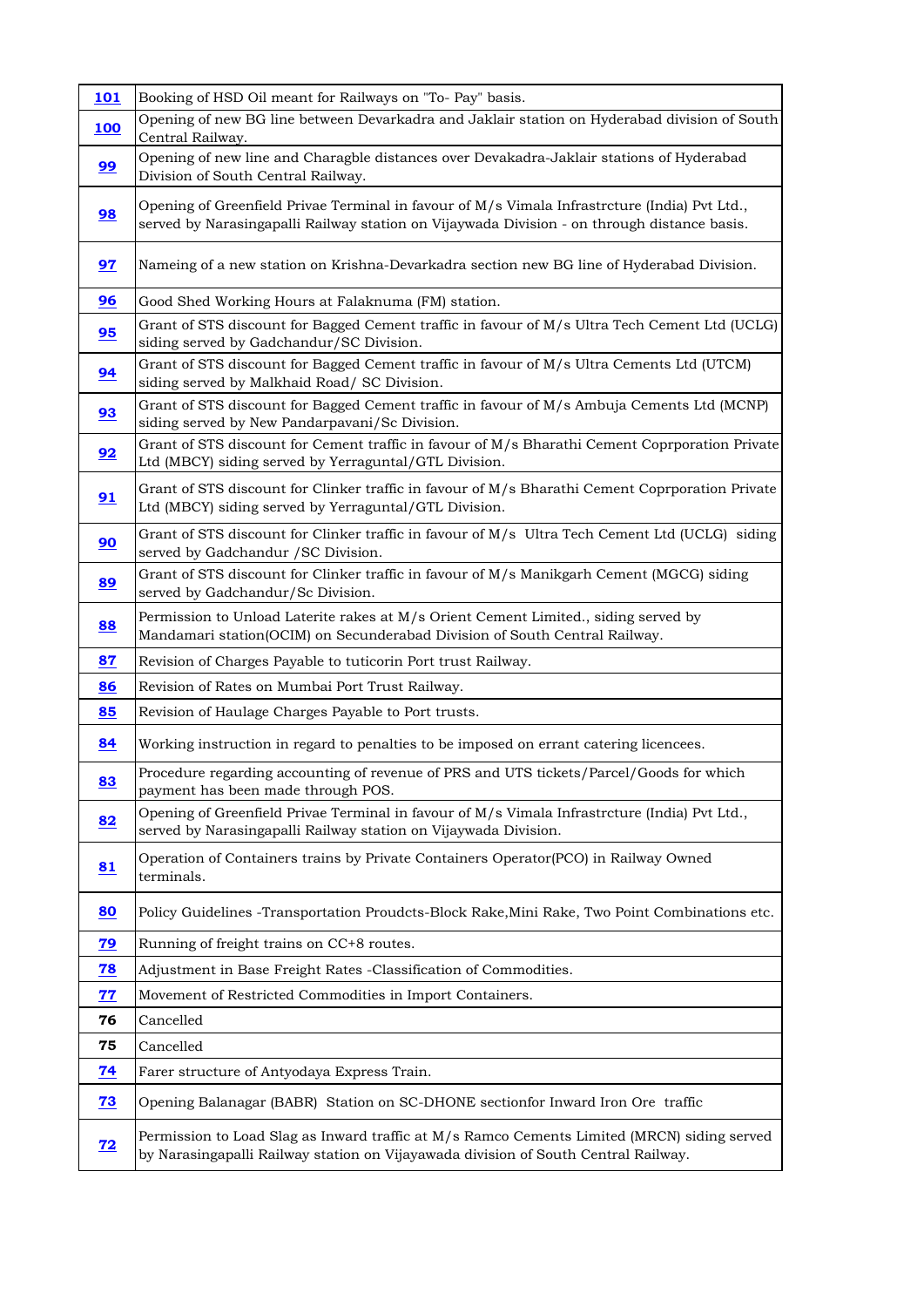| <u>71</u> | Notification of Railway Goods sheds as Container Rail Terminals(CRTs) for the purpose of A) Chassis<br>stuffing/de-stuffing operations of Container trains.B) Lift On- Lift Off operations of Container<br>Traffic._Reg                                                                                                                   |
|-----------|-------------------------------------------------------------------------------------------------------------------------------------------------------------------------------------------------------------------------------------------------------------------------------------------------------------------------------------------|
| 70        | Movement of Restricted Commodities (Qucik Lime) in Containers.                                                                                                                                                                                                                                                                            |
| <u>69</u> | Non- Levy of service tax on booking of Postal mail or mail bags by Postal Department.                                                                                                                                                                                                                                                     |
| 68        | Concession to Bharat Scouts & Guides.                                                                                                                                                                                                                                                                                                     |
| 67        | Checking of ticket during night time in reserved coaches.                                                                                                                                                                                                                                                                                 |
| <u>66</u> | Name and Code Initials of Stations, Sidings, PRS etc. Sanctioned during the period from<br>October 2016 to December 2016 by IRCA to be adopted.                                                                                                                                                                                           |
| 65        | Notified Stations' for the purpose of removal Goods without delay.                                                                                                                                                                                                                                                                        |
| 64        | Grant of STS discount for Bagged Cement traffic in favour of M/s UltraTech Cements<br>Ltyd(UCLJ) siding served by Juturu/GTL Division.                                                                                                                                                                                                    |
| <u>63</u> | Permissionfor Co-User facility to M/s ACC Limited, Mumbai to use the private siding of M/s<br>National Power Corporation Limited (NTPC) served by Ramagundam railway Station of<br>Secunderabad Divison.                                                                                                                                  |
| 62        | Opening of Panyam(PNM) station on DHNE-NDL section of Guntakal division. For handling<br>Inward Traffic in trainloads for Laterite also.                                                                                                                                                                                                  |
| 61        | Policy Guidelines_Transportation Products-Block Rake, Mini Rake, Two Point Combination etc.                                                                                                                                                                                                                                               |
| <u>60</u> | Withdrawl of Inflation in distance for charge between Bibnagar to Nadikude section on Guntur<br>division of South Central Railway.                                                                                                                                                                                                        |
| 59        | Grant of STS discount for Cement traffic in favour of M/s Kalburgi Cement Pvt Ltd(KBCT) siding<br>served by Tandur/SC division.                                                                                                                                                                                                           |
| 58        | Movement of HSD Oil in BTPN rakes from Numalighrh-Refinary siding (NRSR) to Parbatipur,<br>Bangladesh via Radhikapur-Birol route.                                                                                                                                                                                                         |
| 57        | Induction of 5th (Rake No-5) under Liberalised Wagon Investment Scheme M/s Vedanta<br>Limited.                                                                                                                                                                                                                                            |
| 56        | Opening of Banaganapalle (BGNP) station for handling Outward goods traffic of Cement and<br>Clinker.                                                                                                                                                                                                                                      |
| 55        | Container Rail Terminal(CRT) at Rajahmundry Goods shed-Extension of LO-LO Operation<br>beyond 02-01-2017.                                                                                                                                                                                                                                 |
| 54        | Co-User permission to M/s Andhra Pradesh Power Development Company Limited to Co-Use<br>M/s Krishnapatnam Port Company Limited(PKPK) siding served by Krishnapatanam Railway<br>Station.                                                                                                                                                  |
| 53        | Grant of STS discount for Clinker traffic in favour of M/s Ultratech Cement ltd. Siding served by<br>Juturu Railway station on Guntakal division.                                                                                                                                                                                         |
| 52        | Grant of STS discount for Clinker traffic in favour of M/s My Home Industries Pvt Ltd(MACU)<br>siding served by Mellacheruvu / Sc division.                                                                                                                                                                                               |
| 51        | Grant of STS discount for Cement traffic in favour of M/s My Home Industries Pvt Ltd(MACU<br>siding served by Mellacheruvu/SC Division.                                                                                                                                                                                                   |
| 50        | Grant of STS discount for Cement traffic in favour of M/s Ramco Cement Ltd siding served by<br>JPTN/SC division.                                                                                                                                                                                                                          |
| 49        | Grant of STS discount of Clinker traffic in favour of M/s Ramco Cements Ltd siding served by<br>JPTN/SC Division.                                                                                                                                                                                                                         |
| 48        | Grant of STS discount of Cement traffic in favour of M/s Zuari Cements Ltd siding served by<br>JPTN/SC Division.                                                                                                                                                                                                                          |
| 47        | Withdrawal of Inflation in distance for charge between Bibibnagar to Nadikude section of<br>Guntur division of South Central Railway                                                                                                                                                                                                      |
| 46        | Cancelled                                                                                                                                                                                                                                                                                                                                 |
| 45        | Policy Guidelines-Transportation Products-Block Rakes: Mini Rake (Covered wagons) Two Point<br>Rake (Covered wagons), Multi Point Rake(Covered wagons), Two and Multi Point Rake(Other<br>than covered wagons), Rakes from Originating Terminals (Covered wagons) and Rakes from Two<br>Originating Terminal (Other than covered wagons.) |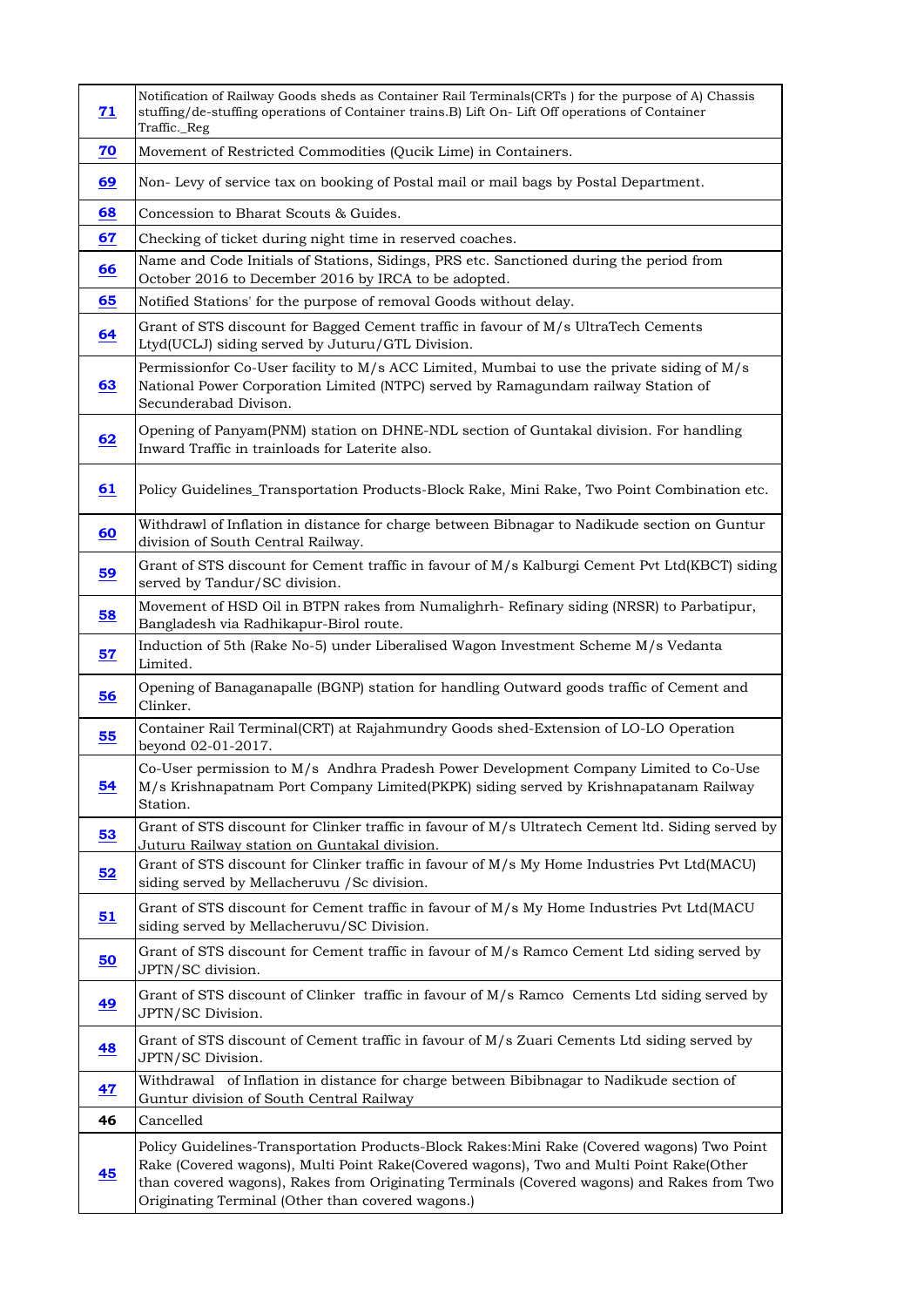| 44              | Clousure of AHERWADI (AHD) Halt station of Hubballi Division, South Central Railway.                                                                                      |
|-----------------|---------------------------------------------------------------------------------------------------------------------------------------------------------------------------|
| 43              | Charagble Distances over Peddapalli-Lingampet Jagityal-Mortad station of PDPL-MRTD section<br>of Secunderabad Division of South Central Railway.                          |
| 42              | Permission for opening M/s Low Temperature Carbonization Plant siding served by Manchiryal<br>station(LTC/MCI) for handling Inward Coal traffic.                          |
| 41              | Allotment of Alphabetical and Numerical Codes for the stations on Libngampet Jagityal-<br>Nizamabad newly constructed section of Secunderabad division over S.C. Railway. |
| 40              | Rebate in freihgt rates for movements of ulk cement when transported in BCCW wagons<br>procured under LWIS by M/s Ultratech Cements ltd.                                  |
| <u>39</u>       | Issue of Railway receipt (RR) under conventional mode of payment.                                                                                                         |
| 38              | Grant of STS discount for Gypsum traffic in favour of M/s Kay Kay Trading Company (KSLK).                                                                                 |
| 37              | Grant of STS discount for Clinker traffic in favour of M/s Zuari Cements Limited (MZCY).                                                                                  |
| $\overline{36}$ | Grant of STS discount for Clinker traffic in favour of M/s India Cements Limited,<br>Vishnupuram(ICLV).                                                                   |
| 35              | Opening of a new BG Private siding for M/s Deccan Cements Ltd., (MDCJ) served by Janpahad<br>Railway station on Guntur Divison of South Central Railway.                  |
| 34              | Grant of STS discount for Cement trafficin favour of M/s Sree Jayajyothi Cements Pvt Ltd.,<br>Betamcherla/GTL division.                                                   |
| 33              | Grant of STS discount for Cement traffic infavour of M/s Zuari Cement Ltd, Yerraguntla/GTL<br>Division.                                                                   |
| 32              | Hub and Spoke Policy for movement of Container Trains.                                                                                                                    |
| 31              | Facility of change of name on concessional tickets.                                                                                                                       |
| 30              | SORC                                                                                                                                                                      |
| 29              | Graant of STS discountn for Cement traffic in favour of M/s Deccan Cements Limited,                                                                                       |
| 28              | <u>Janapahad.</u><br>Withdrawal of distance restrictions in mail/express trains for issue of tickets over Indian<br>Railways.                                             |
| 27              | Liberalized Automatic Freight Rebate Scheme for Traffic loaded in Traditional Empty Flow<br>Directions(TEFD).                                                             |
| 26              | Grant of STS discount for Cement traffic in favour of M/s India Cements Limited,<br>Vishnupuram(ICLV).                                                                    |
| 25              | Accounting procedurte for remittance of Earning in parcel offices, received through Point Of<br>Scale(POS) Machine installed by SBI.                                      |
| 24              | Grant of STS discount for Cement traffic infavour of M/s Dalmia Cements(Bharat) Limited.                                                                                  |
| 23              | Implemention of Round the Clock Working Hours at Samalkot(SLO) Goods shed.                                                                                                |
| <u>22</u>       | Inclusion of authorized user of Brownfiled PFT of M/s Continental Multimodal Terminals<br>Ltd., (CMCT) served by Timmapur station.                                        |
| 21              | Container Rail Terminal(CRT).                                                                                                                                             |
| 20              | Calibration of Caustic Soda Lye in BTCS wagons procured by M/s Andhra Sugars Ltd.,                                                                                        |
| 19              | Refund for tickets issued using SBI POS.                                                                                                                                  |
| <u>18</u>       | Procedure regarding refund/cancellation of PRS and UTS tickets booked through POS.                                                                                        |
| 17              | Carrying Capacity of BTAP wagons                                                                                                                                          |
| <b>16</b>       | Grant of STS discount for Granite traffic on Vijayawada division of South Central Railway.                                                                                |
| <u>15</u>       | Grant of STS discount for Laterite traffic on Vijayawada division of South Central Railway.                                                                               |
| <u>14</u>       | Grant of STS discount for Maize traffic on Vijayawada division of South Central Railway.                                                                                  |